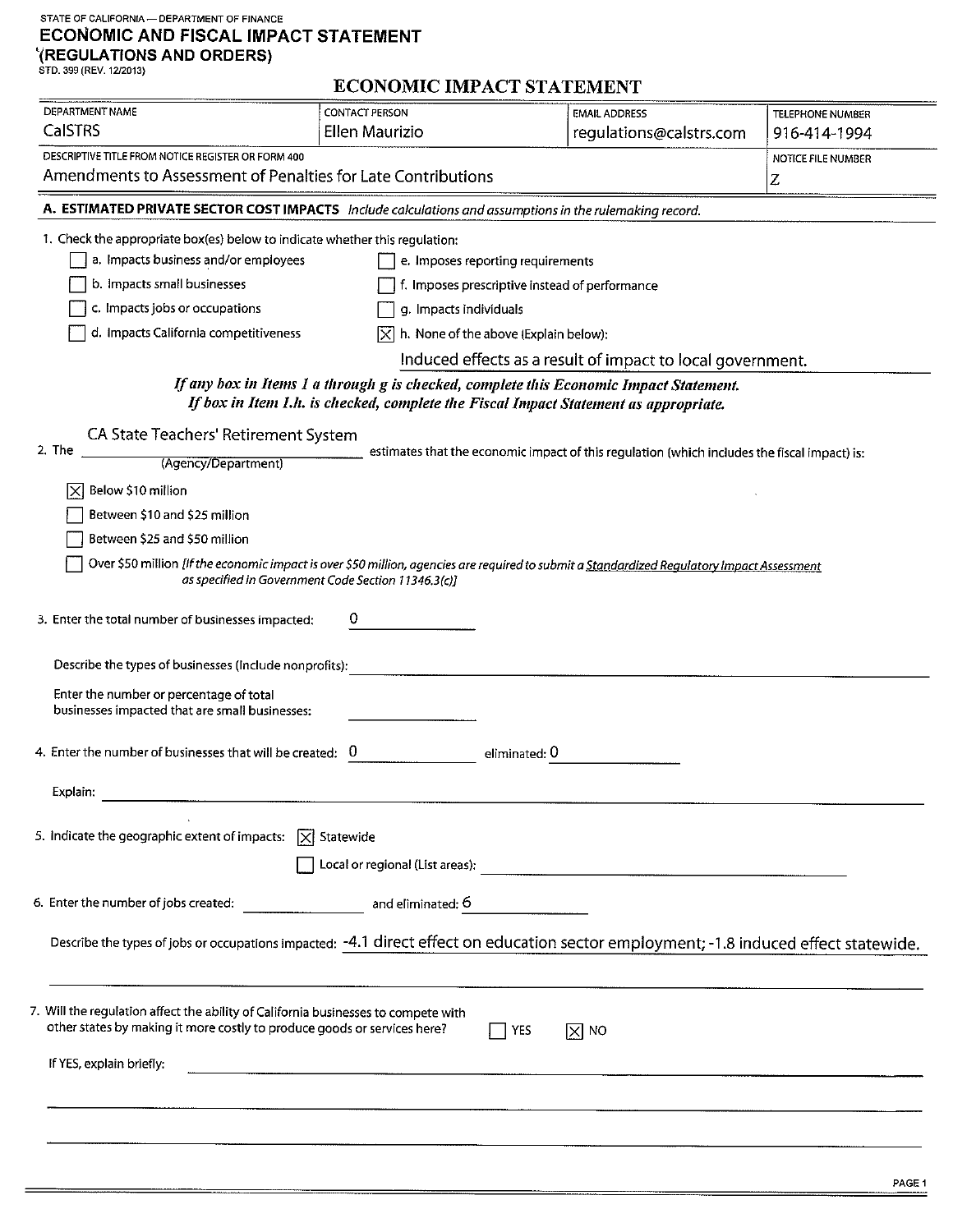### STATE OF CALIFORNIA - DEPARTMENT OF FINANCE ECONOMIC AND FISCAL IMPACT STATEMENT (REGULATIONS AND ORDERS)

## ECONOMIC IMPACT STATEMENT (CONTINUED)

| B. ESTIMATED COSTS Include calculations and assumptions in the rulemaking record.                                                                                                                              |                                                                                                                                                            |                                                           |                                                                                                                                                  |  |
|----------------------------------------------------------------------------------------------------------------------------------------------------------------------------------------------------------------|------------------------------------------------------------------------------------------------------------------------------------------------------------|-----------------------------------------------------------|--------------------------------------------------------------------------------------------------------------------------------------------------|--|
| 1. What are the total statewide dollar costs that businesses and individuals may incur to comply with this requlation over its lifetime? $\frac{1}{2}$ 0                                                       |                                                                                                                                                            |                                                           |                                                                                                                                                  |  |
|                                                                                                                                                                                                                |                                                                                                                                                            |                                                           |                                                                                                                                                  |  |
|                                                                                                                                                                                                                |                                                                                                                                                            |                                                           | Years:                                                                                                                                           |  |
| c. Initial costs for an individual:                                                                                                                                                                            |                                                                                                                                                            |                                                           |                                                                                                                                                  |  |
| d. Describe other economic costs that may occur:                                                                                                                                                               |                                                                                                                                                            |                                                           |                                                                                                                                                  |  |
|                                                                                                                                                                                                                |                                                                                                                                                            |                                                           |                                                                                                                                                  |  |
| 2. If multiple industries are impacted, enter the share of total costs for each industry: n/a                                                                                                                  |                                                                                                                                                            |                                                           |                                                                                                                                                  |  |
|                                                                                                                                                                                                                |                                                                                                                                                            |                                                           |                                                                                                                                                  |  |
| 3. If the regulation imposes reporting requirements, enter the annual costs a typical business may incur to comply with these requirements.                                                                    |                                                                                                                                                            |                                                           |                                                                                                                                                  |  |
| Include the dollar costs to do programming, record keeping, reporting, and other paperwork, whether or not the paperwork must be submitted. \$N/a                                                              |                                                                                                                                                            |                                                           |                                                                                                                                                  |  |
| 4. Will this regulation directly impact housing costs?     YES                                                                                                                                                 |                                                                                                                                                            | $ \overline{x} $ NO                                       |                                                                                                                                                  |  |
|                                                                                                                                                                                                                |                                                                                                                                                            | If YES, enter the annual dollar cost per housing unit: \$ |                                                                                                                                                  |  |
| 5. Are there comparable Federal regulations?                                                                                                                                                                   | $\Box$ YES                                                                                                                                                 | Number of units:<br>$\boxtimes$ NO                        |                                                                                                                                                  |  |
|                                                                                                                                                                                                                |                                                                                                                                                            |                                                           |                                                                                                                                                  |  |
|                                                                                                                                                                                                                |                                                                                                                                                            |                                                           | Explain the need for State regulation given the existence or absence of Federal regulations: CalSTRS is a California-specific retirement system. |  |
|                                                                                                                                                                                                                |                                                                                                                                                            |                                                           |                                                                                                                                                  |  |
| Enter any additional costs to businesses and/or individuals that may be due to State - Federal differences: \$ n/a                                                                                             |                                                                                                                                                            |                                                           |                                                                                                                                                  |  |
| C. ESTIMATED BENEFITS Estimation of the dollar value of benefits is not specifically required by rulemaking law, but encouraged.                                                                               |                                                                                                                                                            |                                                           |                                                                                                                                                  |  |
| 1. Briefly summarize the benefits of the regulation, which may include among others, the                                                                                                                       |                                                                                                                                                            |                                                           | health and welfare of California residents, worker safety and the State's environment: General benefits to the population of California in that  |  |
|                                                                                                                                                                                                                | these regulations represent widespread, though modest, savings to the state as well as savings to local governments                                        |                                                           |                                                                                                                                                  |  |
| (school employers) who remit contributions in a timely manner.                                                                                                                                                 |                                                                                                                                                            |                                                           |                                                                                                                                                  |  |
|                                                                                                                                                                                                                | 2. Are the benefits the result of: $ \times $ specific statutory requirements, or $\Box$ goals developed by the agency based on broad statutory authority? |                                                           |                                                                                                                                                  |  |
| Explain: This penalty serves to recoup losses incurred by the fund and promote timely reporting by employers.                                                                                                  |                                                                                                                                                            |                                                           |                                                                                                                                                  |  |
| 3. What are the total statewide benefits from this regulation over its lifetime? \$ See attachment.                                                                                                            |                                                                                                                                                            |                                                           |                                                                                                                                                  |  |
|                                                                                                                                                                                                                |                                                                                                                                                            |                                                           |                                                                                                                                                  |  |
| 4. Briefly describe any expansion of businesses currently doing business within the State of California that would result from this regulation: n/a                                                            |                                                                                                                                                            |                                                           |                                                                                                                                                  |  |
|                                                                                                                                                                                                                |                                                                                                                                                            |                                                           |                                                                                                                                                  |  |
|                                                                                                                                                                                                                |                                                                                                                                                            |                                                           |                                                                                                                                                  |  |
|                                                                                                                                                                                                                |                                                                                                                                                            |                                                           |                                                                                                                                                  |  |
| D. ALTERNATIVES TO THE REGULATION Include calculations and assumptions in the rulemaking record. Estimation of the dollar value of benefits is not<br>specifically required by rulemaking law, but encouraged. |                                                                                                                                                            |                                                           |                                                                                                                                                  |  |
|                                                                                                                                                                                                                |                                                                                                                                                            |                                                           | 1. List alternatives considered and describe them below. If no alternatives were considered, explain why not: See attachment.                    |  |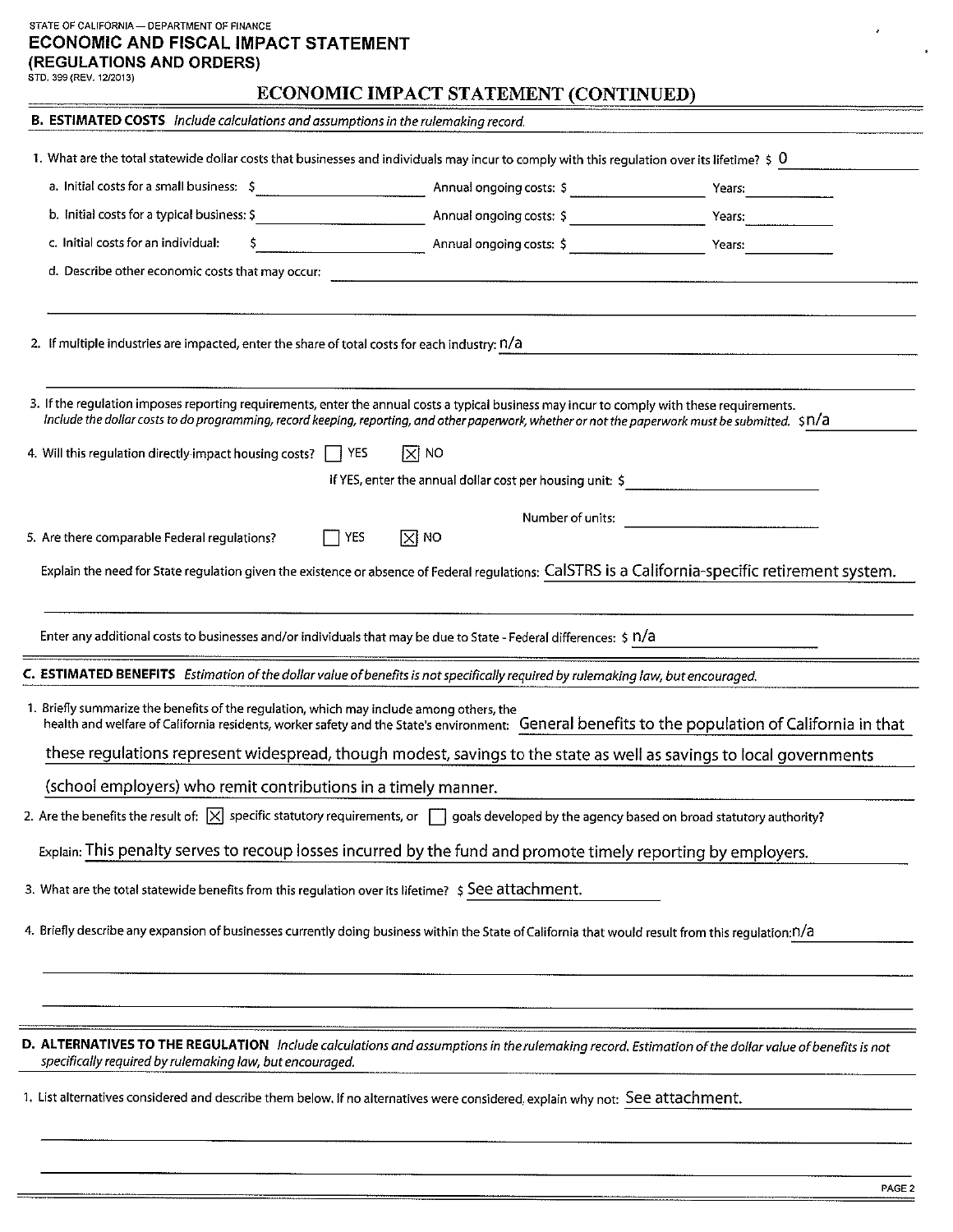#### STATE OF CALIFORNIA - DEPARTMENT OF FINANCE ECONOMIC AND FISCAL IMPACT STATEMENT **(REGULATIONS AND ORDERS)** STD. 399 (REV. 12/2013)

# **ECONOMIC IMPACT STATEMENT (CONTINUED)**

|                                    |                                                                                                                                                                                                                                                                                       | <u> 2000 - 2000 - 2000 - 2000 - 2000 - 2000 - 2000 - 2000 - 2000 - 2000 - 2000 - 2000 - 2000 - 2000 - 2000 - 200</u>             |                                                                                                                                                                                                                                                                                                                                |
|------------------------------------|---------------------------------------------------------------------------------------------------------------------------------------------------------------------------------------------------------------------------------------------------------------------------------------|----------------------------------------------------------------------------------------------------------------------------------|--------------------------------------------------------------------------------------------------------------------------------------------------------------------------------------------------------------------------------------------------------------------------------------------------------------------------------|
|                                    |                                                                                                                                                                                                                                                                                       | 2. Summarize the total statewide costs and benefits from this regulation and each alternative considered:                        |                                                                                                                                                                                                                                                                                                                                |
| Regulation:                        | Benefit: \$ See attachment Cost: \$ See attachment                                                                                                                                                                                                                                    |                                                                                                                                  |                                                                                                                                                                                                                                                                                                                                |
| Alternative 1:                     | Benefit: \$ See attachment Cost: \$ See attachment                                                                                                                                                                                                                                    |                                                                                                                                  |                                                                                                                                                                                                                                                                                                                                |
| Alternative 2:                     | Benefit: \$ See attachment cost: \$ See attachment                                                                                                                                                                                                                                    |                                                                                                                                  |                                                                                                                                                                                                                                                                                                                                |
|                                    | 3. Briefly discuss any quantification issues that are relevant to a comparison<br>of estimated costs and benefits for this regulation or alternatives:                                                                                                                                | See attachment.                                                                                                                  |                                                                                                                                                                                                                                                                                                                                |
|                                    | 4. Rulemaking law requires agencies to consider performance standards as an alternative, if a<br>regulation mandates the use of specific technologies or equipment, or prescribes specific<br>actions or procedures. Were performance standards considered to lower compliance costs? | YES                                                                                                                              | ∣NO                                                                                                                                                                                                                                                                                                                            |
|                                    |                                                                                                                                                                                                                                                                                       |                                                                                                                                  | Explain: n/a. These amendments to regulation do not mandate the use of specific technologies or equipment or prescribe                                                                                                                                                                                                         |
|                                    | specific actions or procedures.                                                                                                                                                                                                                                                       |                                                                                                                                  |                                                                                                                                                                                                                                                                                                                                |
|                                    | E. MAJOR REGULATIONS Include calculations and assumptions in the rulemaking record.                                                                                                                                                                                                   |                                                                                                                                  |                                                                                                                                                                                                                                                                                                                                |
|                                    |                                                                                                                                                                                                                                                                                       | California Environmental Protection Agency (Cal/EPA) boards, offices and departments are required to                             |                                                                                                                                                                                                                                                                                                                                |
|                                    |                                                                                                                                                                                                                                                                                       | submit the following (per Health and Safety Code section 57005). Otherwise, skip to E4.                                          |                                                                                                                                                                                                                                                                                                                                |
|                                    |                                                                                                                                                                                                                                                                                       | 1. Will the estimated costs of this regulation to California business enterprises exceed \$10 million? YES                       | □ NO                                                                                                                                                                                                                                                                                                                           |
|                                    |                                                                                                                                                                                                                                                                                       | If YES, complete E2. and E3<br>If NO, skip to E4                                                                                 |                                                                                                                                                                                                                                                                                                                                |
|                                    |                                                                                                                                                                                                                                                                                       | 2. Briefly describe each alternative, or combination of alternatives, for which a cost-effectiveness analysis was performed:     |                                                                                                                                                                                                                                                                                                                                |
| Alternative 1:                     |                                                                                                                                                                                                                                                                                       |                                                                                                                                  |                                                                                                                                                                                                                                                                                                                                |
| Alternative 2:                     |                                                                                                                                                                                                                                                                                       |                                                                                                                                  |                                                                                                                                                                                                                                                                                                                                |
|                                    | (Attach additional pages for other alternatives)                                                                                                                                                                                                                                      |                                                                                                                                  |                                                                                                                                                                                                                                                                                                                                |
|                                    |                                                                                                                                                                                                                                                                                       | 3. For the regulation, and each alternative just described, enter the estimated total cost and overall cost-effectiveness ratio: |                                                                                                                                                                                                                                                                                                                                |
| Regulation: Total Cost \$          |                                                                                                                                                                                                                                                                                       | Cost-effectiveness ratio: \$                                                                                                     |                                                                                                                                                                                                                                                                                                                                |
| Alternative 1: Total Cost S        |                                                                                                                                                                                                                                                                                       | Cost-effectiveness ratio: \$                                                                                                     |                                                                                                                                                                                                                                                                                                                                |
|                                    |                                                                                                                                                                                                                                                                                       |                                                                                                                                  |                                                                                                                                                                                                                                                                                                                                |
|                                    | after the major regulation is estimated to be fully implemented?                                                                                                                                                                                                                      |                                                                                                                                  | 4. Will the regulation subject to OAL review have an estimated economic impact to business enterprises and individuals located in or doing business in California<br>exceeding \$50 million in any 12-month period between the date the major regulation is estimated to be filed with the Secretary of State through12 months |
| YES                                | $ \overline{X} $ NO                                                                                                                                                                                                                                                                   |                                                                                                                                  |                                                                                                                                                                                                                                                                                                                                |
|                                    | If YES, agencies are required to submit a Standardized Regulatory Impact Assessment (SRIA) as specified in<br>Government Code Section 11346.3(c) and to include the SRIA in the Initial Statement of Reasons.                                                                         |                                                                                                                                  |                                                                                                                                                                                                                                                                                                                                |
| 5. Briefly describe the following: |                                                                                                                                                                                                                                                                                       |                                                                                                                                  |                                                                                                                                                                                                                                                                                                                                |
|                                    |                                                                                                                                                                                                                                                                                       |                                                                                                                                  |                                                                                                                                                                                                                                                                                                                                |
|                                    |                                                                                                                                                                                                                                                                                       |                                                                                                                                  |                                                                                                                                                                                                                                                                                                                                |
|                                    |                                                                                                                                                                                                                                                                                       | The benefits of the regulations, including, but not limited to, benefits to the health, safety, and welfare of California        | residents, worker safety, and the state's environment and quality of life, among any other benefits identified by the agency:                                                                                                                                                                                                  |
|                                    |                                                                                                                                                                                                                                                                                       |                                                                                                                                  |                                                                                                                                                                                                                                                                                                                                |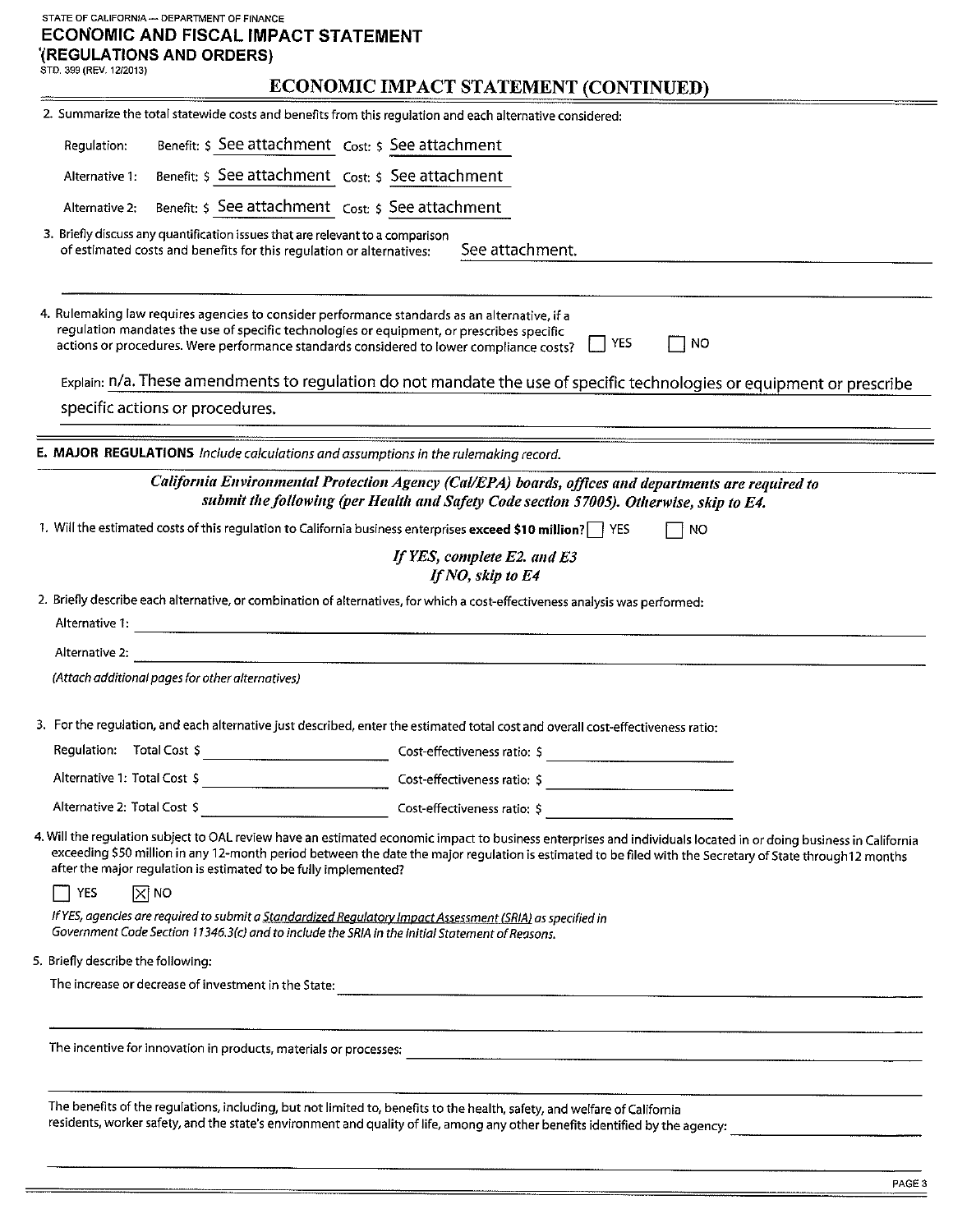### STATE OF CALIFORNIA - DEPARTMENT OF FINANCE **ECONOMIC AND FISCAL IMPACT STATEMENT** (REGULATIONS AND ORDERS) STD. 399 (REV. 12/2013)

## FISCAL IMPACT STATEMENT

| A. FISCAL EFFECT ON LOCAL GOVERNMENT Indicate appropriate boxes 1 through 6 and attach calculations and assumptions of fiscal impact for the<br>current year and two subsequent Fiscal Years.                                                           |                                                                                                                                                                                                                                      |     |        |  |
|---------------------------------------------------------------------------------------------------------------------------------------------------------------------------------------------------------------------------------------------------------|--------------------------------------------------------------------------------------------------------------------------------------------------------------------------------------------------------------------------------------|-----|--------|--|
| 1. Additional expenditures in the current State Fiscal Year which are reimbursable by the State. (Approximate)<br>(Pursuant to Section 6 of Article XIII B of the California Constitution and Sections 17500 et seq. of the Government Code).           |                                                                                                                                                                                                                                      |     |        |  |
| Ş                                                                                                                                                                                                                                                       |                                                                                                                                                                                                                                      |     |        |  |
| a. Funding provided in                                                                                                                                                                                                                                  |                                                                                                                                                                                                                                      |     |        |  |
| Budget Act of                                                                                                                                                                                                                                           |                                                                                                                                                                                                                                      |     |        |  |
| b. Funding will be requested in the Governor's Budget Act of                                                                                                                                                                                            |                                                                                                                                                                                                                                      |     |        |  |
|                                                                                                                                                                                                                                                         | Fiscal Year.                                                                                                                                                                                                                         |     |        |  |
| 2. Additional expenditures in the current State Fiscal Year which are NOT reimbursable by the State. (Approximate)<br> X<br>(Pursuant to Section 6 of Article XIII B of the California Constitution and Sections 17500 et seq. of the Government Code). |                                                                                                                                                                                                                                      |     |        |  |
| \$ See attachment.                                                                                                                                                                                                                                      |                                                                                                                                                                                                                                      |     |        |  |
| Check reason(s) this regulation is not reimbursable and provide the appropriate information:                                                                                                                                                            |                                                                                                                                                                                                                                      |     |        |  |
| a. Implements the Federal mandate contained in                                                                                                                                                                                                          |                                                                                                                                                                                                                                      |     |        |  |
| b. Implements the court mandate set forth by the                                                                                                                                                                                                        |                                                                                                                                                                                                                                      |     | Court. |  |
| Case of:                                                                                                                                                                                                                                                |                                                                                                                                                                                                                                      | VS. |        |  |
| c. Implements a mandate of the people of this State expressed in their approval of Proposition No.                                                                                                                                                      |                                                                                                                                                                                                                                      |     |        |  |
| Date of Election:                                                                                                                                                                                                                                       |                                                                                                                                                                                                                                      |     |        |  |
| d. Issued only in response to a specific request from affected local entity(s).                                                                                                                                                                         |                                                                                                                                                                                                                                      |     |        |  |
| Local entity(s) affected:                                                                                                                                                                                                                               | and the contract of the contract of the contract of the contract of the contract of the contract of the contract of the contract of the contract of the contract of the contract of the contract of the contract of the contra       |     |        |  |
| e. Will be fully financed from the fees, revenue, etc. from:                                                                                                                                                                                            |                                                                                                                                                                                                                                      |     |        |  |
| Authorized by Section:                                                                                                                                                                                                                                  | <u>of the contract of the contract of the contract of the contract of the contract of the contract of the contract of the contract of the contract of the contract of the contract of the contract of the contract of the contra</u> |     | Code;  |  |
| f. Provides for savings to each affected unit of local government which will, at a minimum, offset any additional costs to each;                                                                                                                        |                                                                                                                                                                                                                                      |     |        |  |
| $[\overline{x}]$ g. Creates, eliminates, or changes the penalty for a new crime or infraction contained in Changes penalty rate in CCR 27007.                                                                                                           |                                                                                                                                                                                                                                      |     |        |  |
| 3. Annual Savings. (approximate)                                                                                                                                                                                                                        |                                                                                                                                                                                                                                      |     |        |  |
| \$,                                                                                                                                                                                                                                                     |                                                                                                                                                                                                                                      |     |        |  |
| 4. No additional costs or savings. This regulation makes only technical, non-substantive or clarifying changes to current law regulations.                                                                                                              |                                                                                                                                                                                                                                      |     |        |  |
| 5. No fiscal impact exists. This regulation does not affect any local entity or program.                                                                                                                                                                |                                                                                                                                                                                                                                      |     |        |  |
| 6. Other. Explain                                                                                                                                                                                                                                       |                                                                                                                                                                                                                                      |     |        |  |
|                                                                                                                                                                                                                                                         |                                                                                                                                                                                                                                      |     |        |  |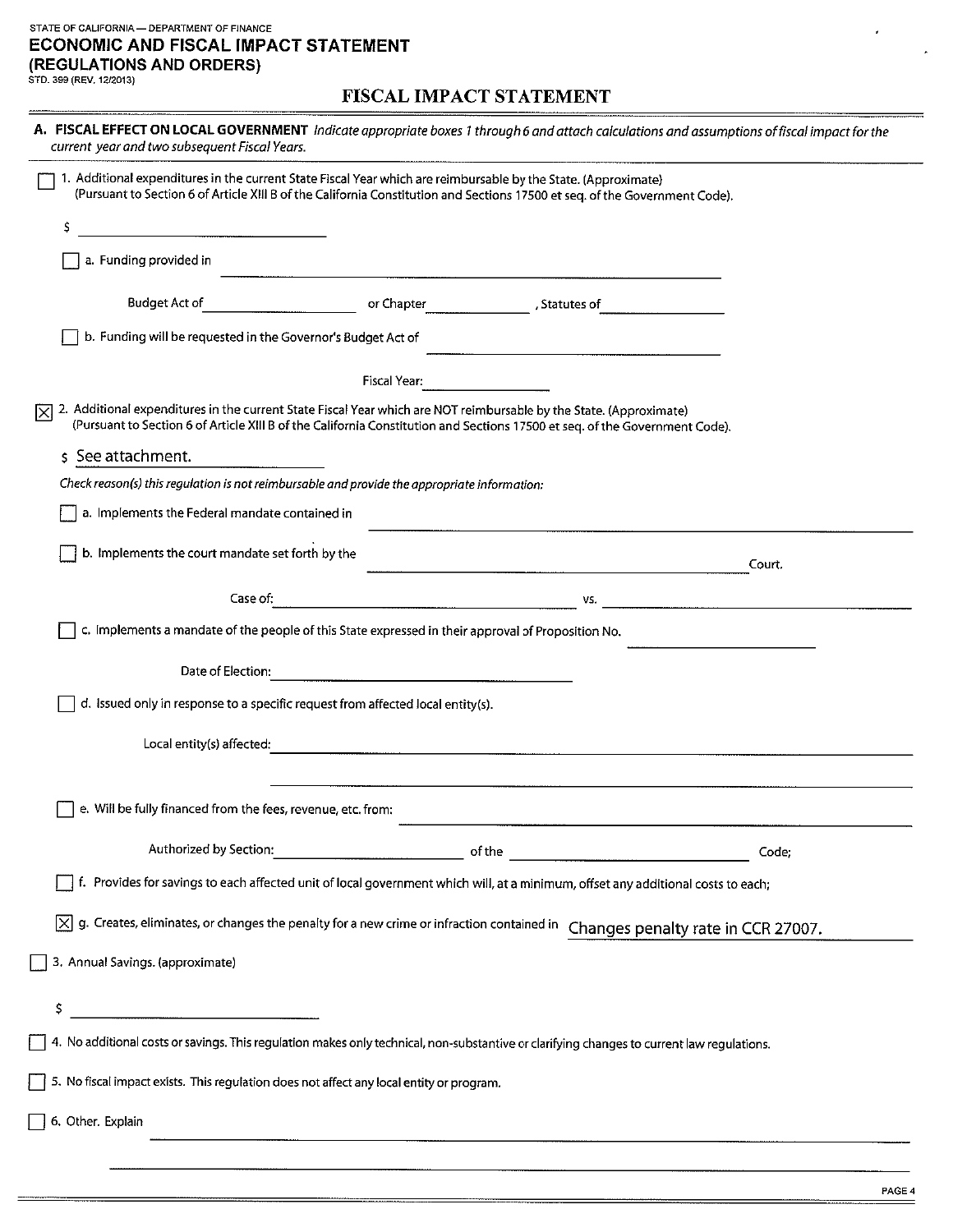### STATE OF CALIFORNIA - DEPARTMENT OF FINANCE ECONOMIC AND FISCAL IMPACT STATEMENT '(REGULATIONS AND ORDERS)

STD. 399 (REV. 12/2013)

 $=$ 

# FISCAL IMPACT STATEMENT (CONTINUED)

| B. FISCAL EFFECT ON STATE GOVERNMENT Indicate appropriate boxes 1 through 4 and attach calculations and assumptions of fiscal impact for the curren<br>year and two subsequent Fiscal Years.                   |             |
|----------------------------------------------------------------------------------------------------------------------------------------------------------------------------------------------------------------|-------------|
| 1. Additional expenditures in the current State Fiscal Year. (Approximate)                                                                                                                                     |             |
| \$                                                                                                                                                                                                             |             |
| It is anticipated that State agencies will:                                                                                                                                                                    |             |
| a. Absorb these additional costs within their existing budgets and resources.                                                                                                                                  |             |
| b. Increase the currently authorized budget level for the<br><b>Fiscal Year</b>                                                                                                                                |             |
| 2. Savings in the current State Fiscal Year. (Approximate)                                                                                                                                                     |             |
| \$                                                                                                                                                                                                             |             |
| 3. No fiscal impact exists. This regulation does not affect any State agency or program.                                                                                                                       |             |
| 4. Other. Explain Savings to the state would begin in FY 2017-18, with the advent of the board's authority to adjust the state                                                                                 |             |
| rate up or down according to the funding needs of the plan.                                                                                                                                                    |             |
| C. FISCAL EFFECT ON FEDERAL FUNDING OF STATE PROGRAMS Indicate appropriate boxes 1 through 4 and attach calculations and assumptions of fisca.<br>impact for the current year and two subsequent Fiscal Years. |             |
| 1. Additional expenditures in the current State Fiscal Year. (Approximate)                                                                                                                                     |             |
| \$                                                                                                                                                                                                             |             |
| 2. Savings in the current State Fiscal Year. (Approximate)                                                                                                                                                     |             |
|                                                                                                                                                                                                                |             |
|                                                                                                                                                                                                                |             |
| 3. No fiscal impact exists. This regulation does not affect any federally funded State agency or program.                                                                                                      |             |
| 4. Other. Explain                                                                                                                                                                                              |             |
|                                                                                                                                                                                                                |             |
|                                                                                                                                                                                                                |             |
| FISCAL OFFICER SIGNATURE                                                                                                                                                                                       | <b>DATE</b> |
|                                                                                                                                                                                                                |             |
| The signable attests that the agency has completed the STD. 399 according to the instructions in SAM sections 6601-6616, and understands                                                                       |             |
| the impacts of the proposed rulemaking. State boards, offices, or departments not under an Agency Secretary must have the form signed by the<br>highest ranking official in the organization.                  |             |
| AGENCY SECRETARY                                                                                                                                                                                               | <b>DATE</b> |
| Finance approval and signature is required when SAM sections 6601-6616 require completion of Fiscal Impact Statement in the STD. 399.                                                                          |             |
| DEPARTMENT OF FINANCE PROGRAM BUDGET MANAGER                                                                                                                                                                   | DATE        |
|                                                                                                                                                                                                                |             |
|                                                                                                                                                                                                                |             |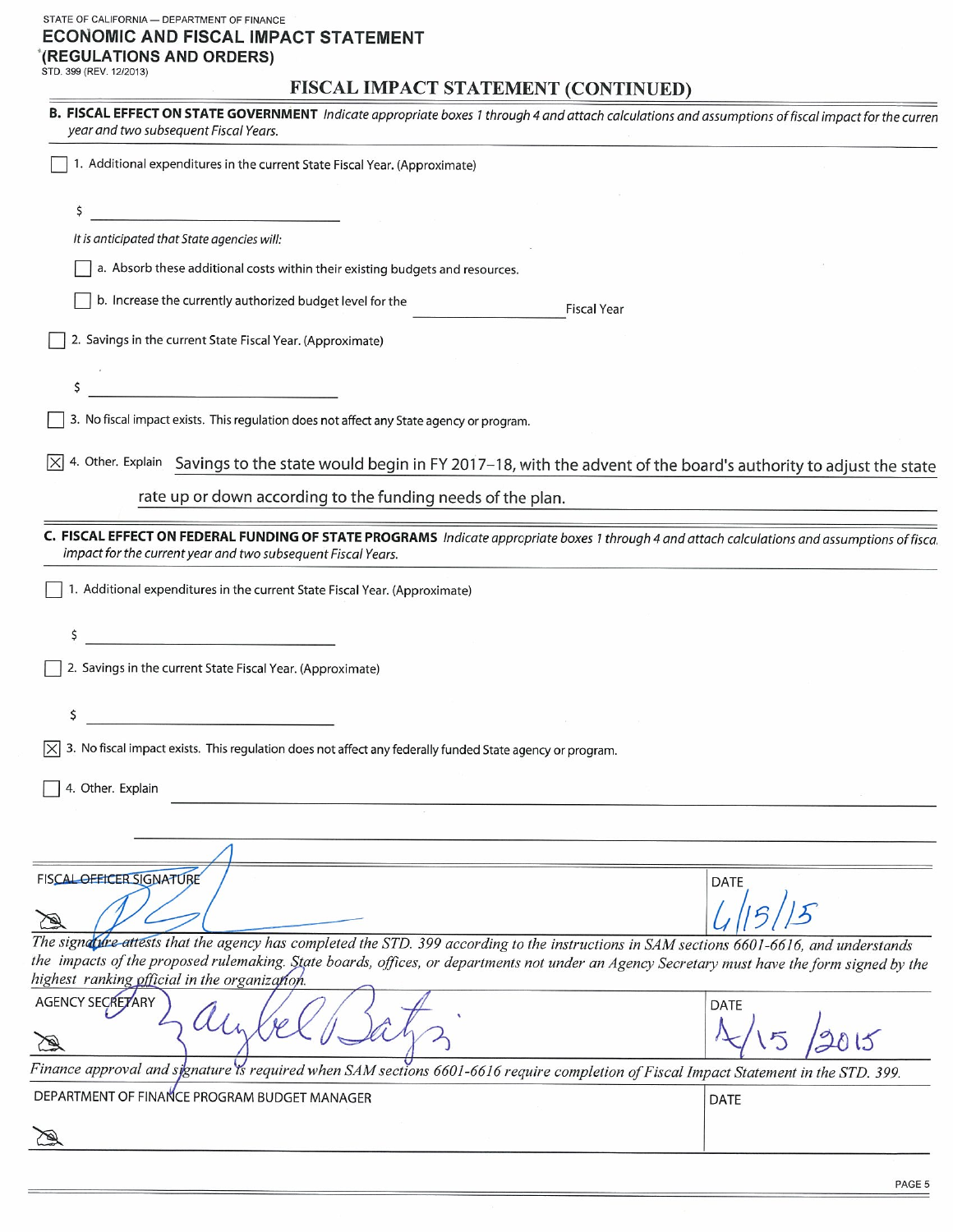Department: California State Teachers' Retirement System Contact person: Ellen Maurizio Email address: Regulations@CalSTRS.com Telephone Number: (916) 414-1994

### General notes regarding data and assumptions used

The estimates in this Economic and Fiscal Impact Statement are based on projections contained in the June 30, 2014, actuarial valuation, together with staff's projections and assumptions.

One key assumption is that the penalties collected in the first year of the assessment of this penalty, March 2014 through February 2015, are predictive of future rates as a percentage of projected payroll. CalSTRS' limited experience in administering this penalty, in addition to various other factors that influence employer reporting, made the production of a reliable projection challenging. Data from prior fiscal years was examined to assess whether a longer period of employer reporting behavior could be observed, but with the Employer Reporting Project which ran from 2006 to 2010—one deliverable of which was the Secure Employer Website (phased in during 2007 and 2008)—as well as employer data cleanup initiatives leading up to the Penalties and Interest regulations that became effective July 1, 2012, there were multiple factors influencing employer reporting behavior during preceding years. In a study of contribution data received during 2010–11 and 2011–12, even with multiple conservative assumptions introduced to filter down the number of affected reports, three times as much reported compensation would have been subject to the extra-late contribution penalty than was assessed March 2014 through February 2015.

Our experience has shown that the improvement of reporting systems and the assessment of penalties have a great deal of influence on employer reporting. We can reasonably speculate that raising the penalty rate will have a positive influence on employer reporting behavior. CalSTRS is continually working to improve technical and procedural mechanisms around employer reporting with the goal of improved timeliness, and a project to replace the Secure Employer Website along with CalSTRS legacy database is already underway. Thus, in staff's view, the projections in this analysis likely err toward overestimating economic and fiscal effects, but since the extent is unknown, the estimates are necessarily based on the best information that is currently available.

Economic effects for the 12 months following implementation were modeled using economic modeling software<sup>[1](#page-5-0)</sup> with a \$301,151 budget reduction to the employment and payroll sector for state and local government education employers, effective in 2016. Staff selected this sector as the vast majority of education expenditures are for classified and certificated salary and benefits. There are no offsetting benefits during the first 12 months following implementation; future savings to the state are anticipated beginning July 1, 2017, and savings to education employers as a whole would begin July 1, 2021. Detailed results are summarized on the following page.

<span id="page-5-0"></span> $1$  IMPLAN Group, LLC, IMPLAN System (data and software), 16740 Birkdale Commons Parkway, Suite 206, Huntersville, NC 28078, www.IMPLAN.com.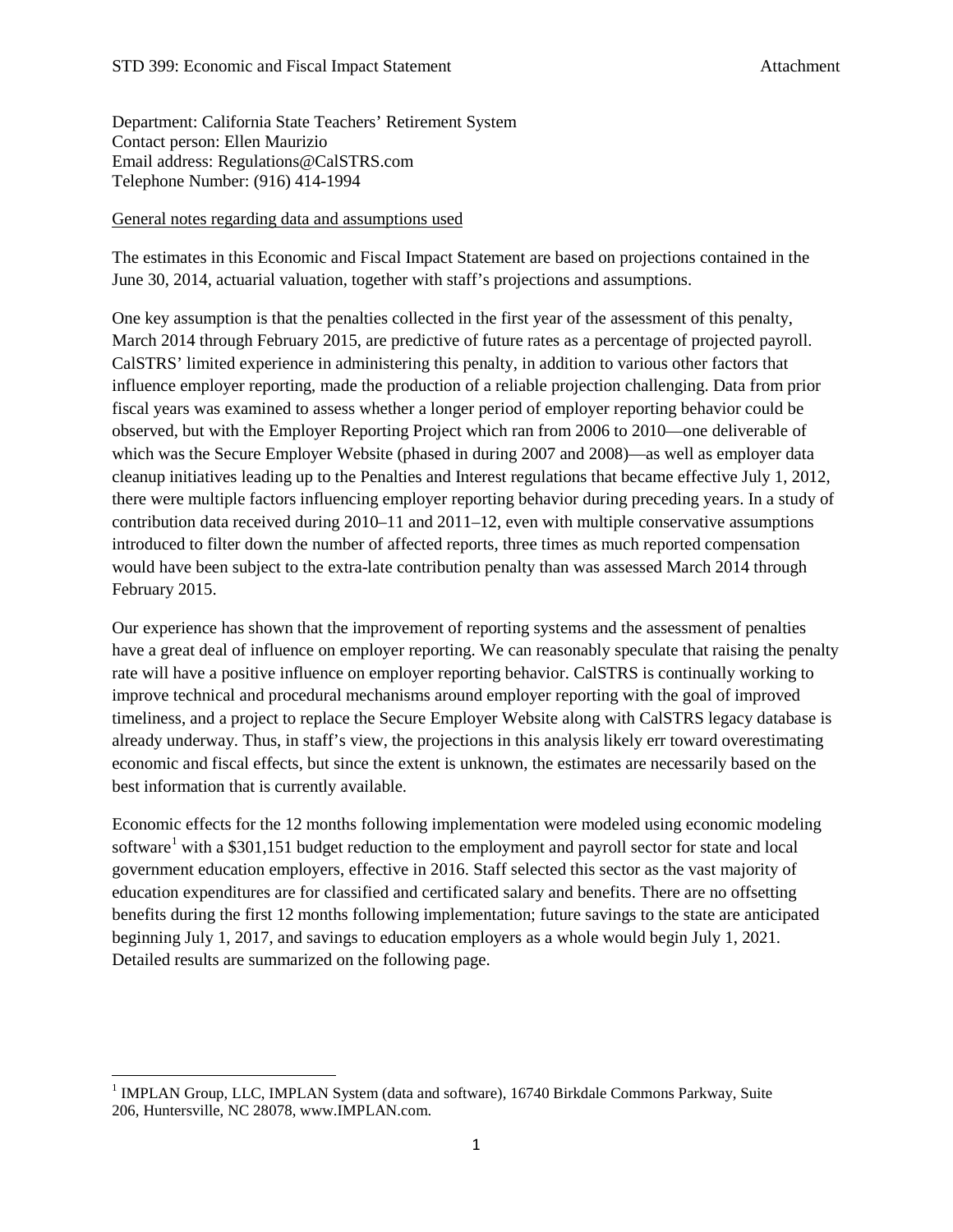|                     | Employment  | Labor Income     | <b>Total Value Added</b> | Output           |
|---------------------|-------------|------------------|--------------------------|------------------|
| Direct Effect       | $-4.1$ jobs | $-$ \$296,118.00 | $-$ \$326,312.50         | $-$ \$343,327.00 |
| Induced Effect      | $-1.8$ jobs | $-$ \$98,747.00  | -\$172,129.20            | $-$ \$291,437.30 |
| <b>Total Effect</b> | $-5.9$ jobs | $-$ \$394,865.00 | $-$ \$498,441.60         | $-$ \$634,764.30 |

There were no indirect effects.

## **Economic Impact Statement**

## Section C. Estimated Benefits.

3. Total statewide benefits from this regulation over its lifetime are estimated at approximately \$27 million over a 31-year period. The benefit will be directly offset by the cost to local government (school employers) who do not remit contributions timely.

As described in detail on page 1, this estimate is based on experience to date and actuarial projections as of June 30, 2014. The actual benefits of the regulation will vary.

### Section D. Alternatives to the Regulation

## *1. List alternatives considered and describe them below.*

*Alternative 1:* Hold billings or bill employers at a tentative rate beginning March 1, finalizing the rate after the state rate is adopted by the board at the actuarial valuation each April. This alternative would allow CalSTRS to collect an amount that most closely approximates the actual loss to the fund, because it **would be at the actual state appropriation rate** and **based on the actual lost state appropriation funds.**

However, staff determined this approach would impose an unacceptable burden of uncertainty on employers that might be subject to later corrections or re-billings under such a policy. This option also would be subject to administrative complexity as a result of tentative billing, rebilling, returning excess collections and managing competing rates in the administering software.

*Alternative 2:* Shift the effective date of the penalty. This would allow CalSTRS to assess a penalty that is the same as the state rate adopted by the board for the year relating to the service period being penalized. This would work if the penalty was assessed on a May to April cycle, rather than a March to February cycle. This would allow CalSTRS to collect at **the actual state appropriation rate**, but the amount collected **would not be based on actual lost state appropriation funds**.

This alternative would discard the key purpose of the regulations to capture late contributions that relate to creditable compensation that is not included in the last report to the state, generally produced at the beginning of April. In addition, this alternative introduces new complexity and resulting procedural and training needs that would be unduly burdensome relative to the advantages they would introduce.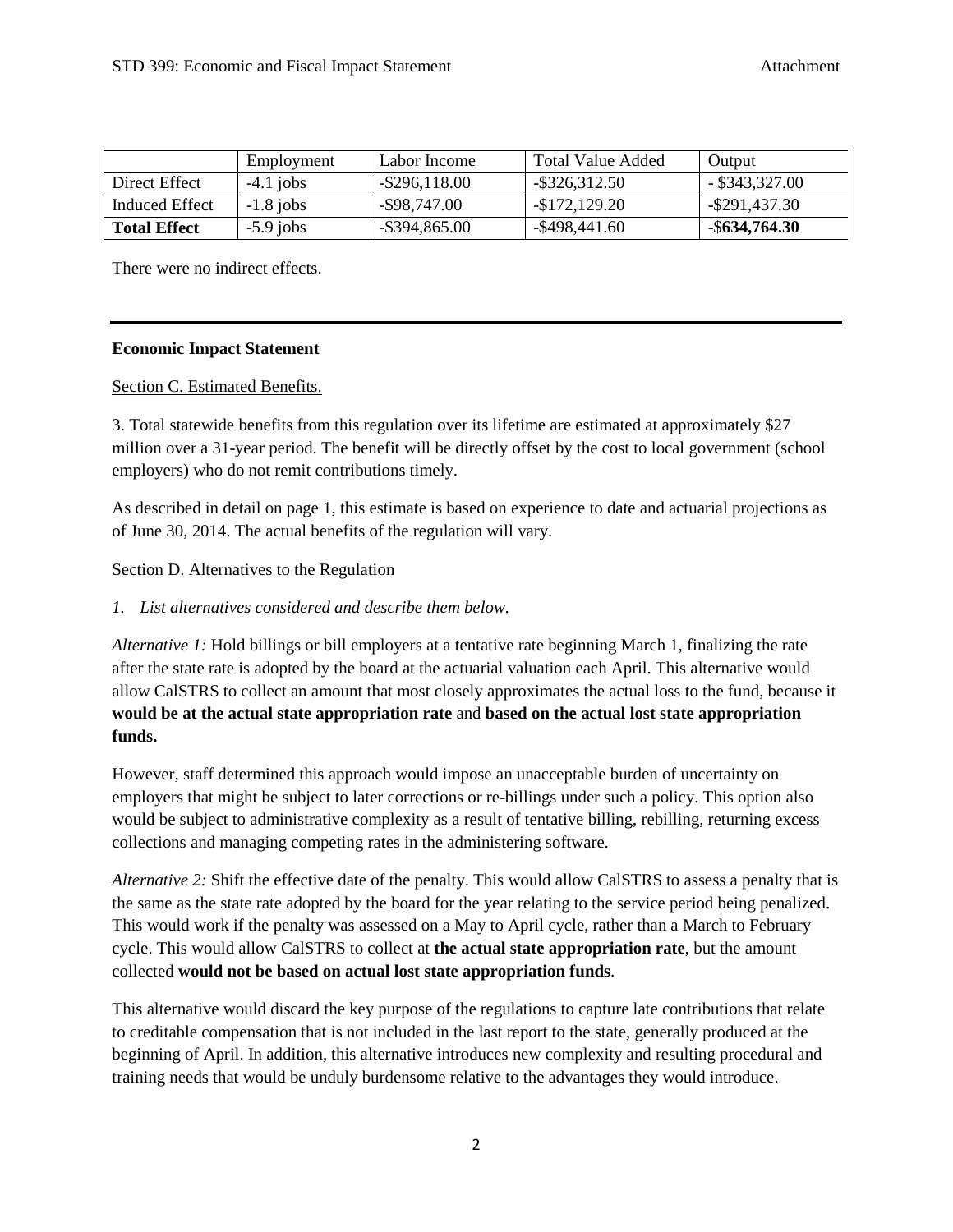*Alternative 3:* Increase the penalty rate, consistent with anticipated future state appropriation rates, to a flat rate higher than the one currently in place. This alternative would allow CalSTRS to collect at a rate that is **unlikely to be the actual state appropriation rate**, but **would be based on actual lost state appropriation funds**.

To most adequately fulfill the purpose of the regulation, imposing a rate that could fluctuate up or down was identified as a more desirable alternative that would provide the ability to more closely recoup the actual loss sustained as a result of late reporting and would be less likely to result in under- or overrecovery of penalties from employers relative to actual losses.

*Alternative 4:* Do nothing. Under this alternative, a portion of the cost of unrecouped lost state contributions would not be borne by employers who remit extra late contributions, but would instead be covered initially by the state beginning in 2017, and by employers as a whole beginning in 2021. This alternative has no cost or benefit as it does not change the regulations currently in place. The cost to the state and employers is the result of AB 1469.

*2. Summarize the total statewide costs and benefits from this regulation and each alternative considered.*

|               | Benefit to the state and school employers<br>as a whole | Cost to employers who remit<br>contributions after March 1 of the FY<br>following the year they were due |
|---------------|---------------------------------------------------------|----------------------------------------------------------------------------------------------------------|
| Regulation    | \$27.1 million                                          | \$27.1 million                                                                                           |
| Alternative 1 | \$25.8 million                                          | \$25.8 million                                                                                           |
| Alternative 2 | \$26.2 million                                          | \$26.2 million                                                                                           |
| Alternative 3 | \$25.8 million                                          | \$25.8 million                                                                                           |
| Alternative 4 |                                                         |                                                                                                          |

*3. Briefly discuss any quantification issues that are relevant to a comparison of estimated costs and benefits for this regulation or alternatives.* 

In addition to the same quantification issues described under "General notes" on page 1, Alternative 3 is distinct from the other options because it provides for a flat penalty rate, rather than a fluctuating rate. Without knowing how plan funding will affect the state rate in the future, for purposes of this estimate, the other penalty rates are based on the same rate as the flat rate, which is 8.828 percent July 1, 2016, through June 30, 2046. However, in practice the rate set in the regulations and Alternatives 1 and 2 would be likely to incur different and less predictable costs and benefits than that of Alternative 3.